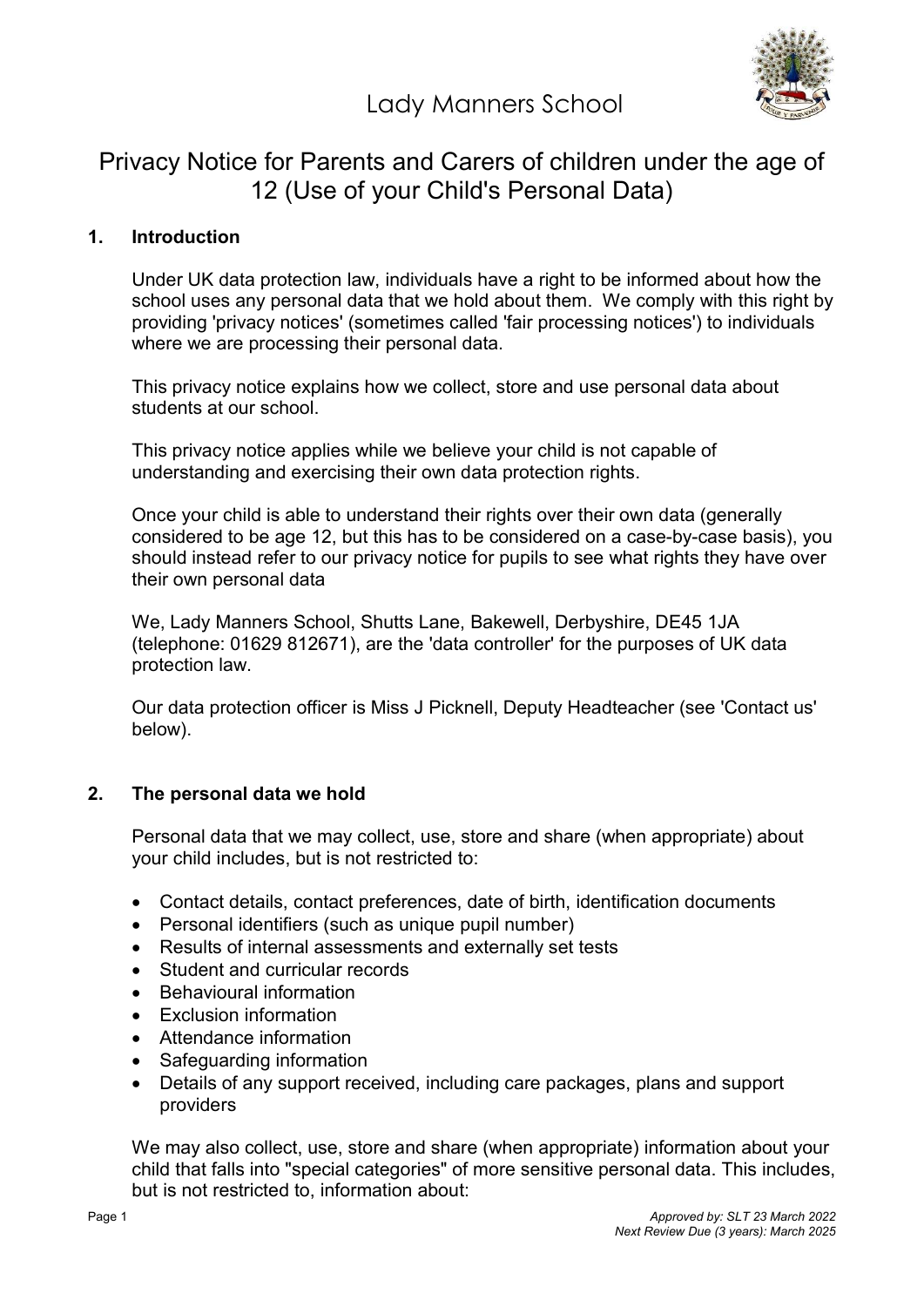- Photographs and CCTV images captured in school
- Biometric data
- Characteristics (such as ethnic background or special educational needs)
- CCTV images captured in school
- Any medical conditions we need to be aware of, including physical and mental health

We may also hold data about your child that we have received from other organisations, including other schools and social services.

## 3. Why we use this data

We use the data listed above to:

- a. Support student learning
- b. Monitor and report on student attainment and progress
- c. Provide appropriate pastoral care
- d. Protect student welfare
- e. Administer admissions waiting lists
- f. Assess the quality of our services
- g. Carry out research
- h. Comply with the law regarding data sharing
- i. Celebrate school life and student achievement
- j. Aid the efficient running of the school

## 3.1 Use of your child's personal data for marketing purposes

Where you have given us consent to do so, we may send marketing information by email or text promoting school events, campaigns, charitable causes or services that may be of interest.

You can withdraw consent or 'opt out' of receiving school emails and/or texts at any time by clicking on the 'Unsubscribe' link at the bottom of any such communication, or by contacting us (see 'Contact us' below).

#### 3.2 Use of your child's personal data in automated decision making and profiling

We do not currently process any personal data through automated decision making or profiling. If this changes in the future, we will amend any relevant privacy notices in order to explain the processing to you, including your right to object to it.

# 4. Our lawful basis for using this data

We collect and use student information under:

- The Education Act (various years)
- The Education (Pupil Registration) (England) Regulations
- The School Standards and Framework Act 1998
- The School Admissions Regulations 2012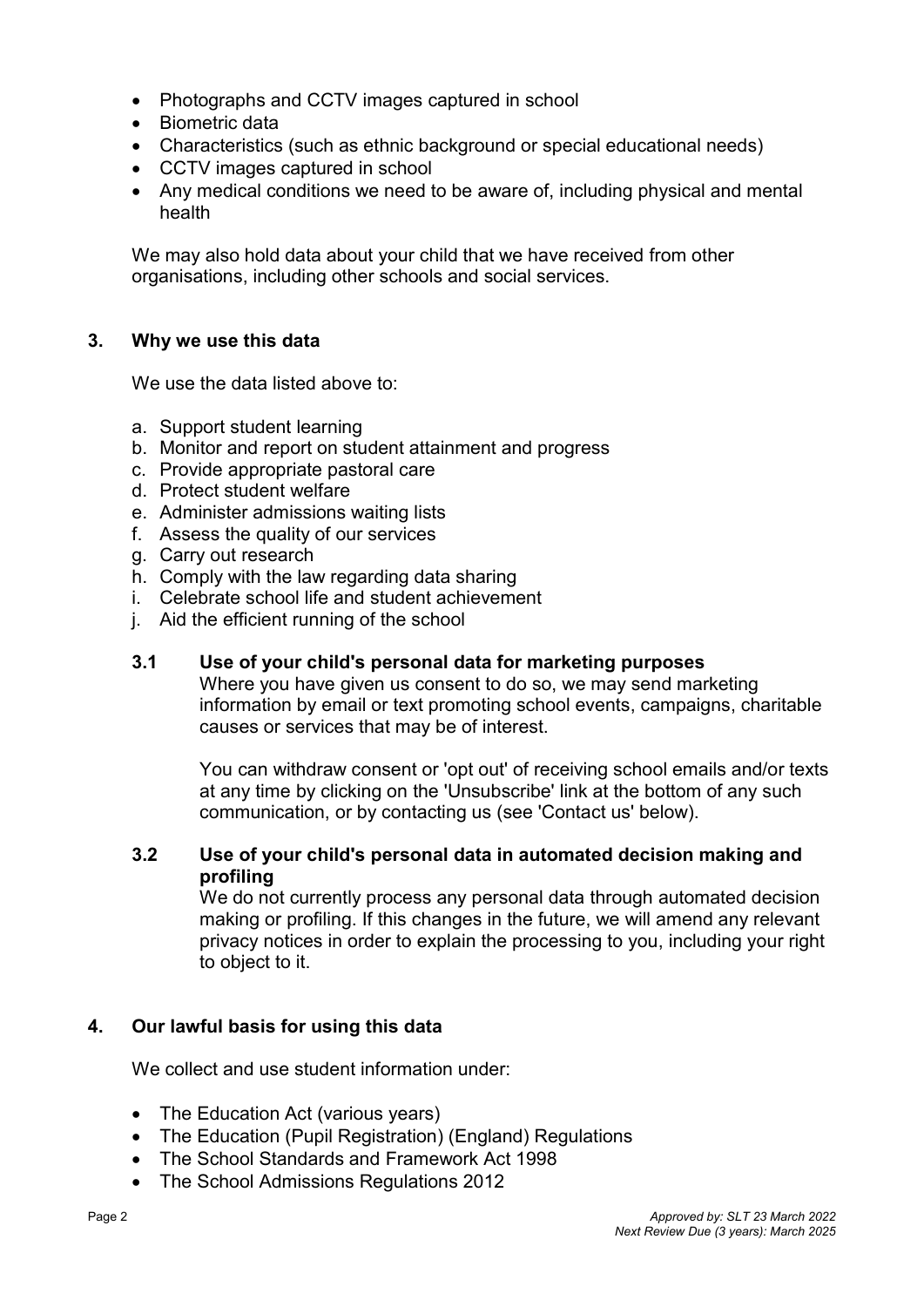- Children and Families Act 2014
- The Special Educational Needs and Disability Regulations 2014
- Article 6 and Article 9 (GDPR) (includes special category data)

Our lawful bases for processing your child's personal data for the purposes listed in section 3 above are as follows:

- For the purposes of 3a, 3b, 3c, 3d and 3e, 3f (above) in accordance with the 'public task' basis – we need to process data to fulfil our statutory function as a school
- For the purposes of 3h (above), in accordance with the 'legal obligation' basis we need to process data to meet our responsibilities under law
- For the purposes of 3i and 3j (above) (eg biometric data for payment for school meals, in accordance with the 'consent' basis – we will obtain consent from you to use your child's personal data
- For the purposes of 3d (above) (eg medical information following an accident), in accordance with the 'vital interests' basis – we will use this personal data in a lifeor-death situation
- For the purposes of 3a (above) (eg passport details for a school trip), in accordance with the 'contract' basis – we need to process personal data to fulfil a contract with your child or to help them enter into a contract with us
- For the purposes of 3g (above), in accordance with the 'legitimate interests' basis – where there's a minimal privacy impact and we have a compelling reason, including:
	- $\circ$  Identifying improvements in the way we deliver our services

Where you have provided us with consent to use your child's data, you may withdraw this consent at any time. We will make this clear when requesting your consent, and explain how you would go about withdrawing consent if you wish to do so.

#### 4.1 Our basis for using special category data

For 'special category' data, we only collect and use it when we have both a lawful basis, as set out above, and one of the following conditions for processing as set out in UK data protection law:

- We have obtained your explicit consent to use your child's personal data in a certain way
- We need to perform or exercise an obligation or right in relation to employment, social security or social protection law
- We need to protect an individual's vital interests (i.e. protect your child's life or someone else's life), in situations where you're physically or legally incapable of giving consent
- The data concerned has already been made manifestly public by you
- We need to process it for the establishment, exercise or defence of legal claims
- We need to process it for reasons of substantial public interest as defined in legislation
- We need to process it for health or social care purposes, and the processing is done by, or under the direction of, a health or social work professional or by any other person obliged to confidentiality under law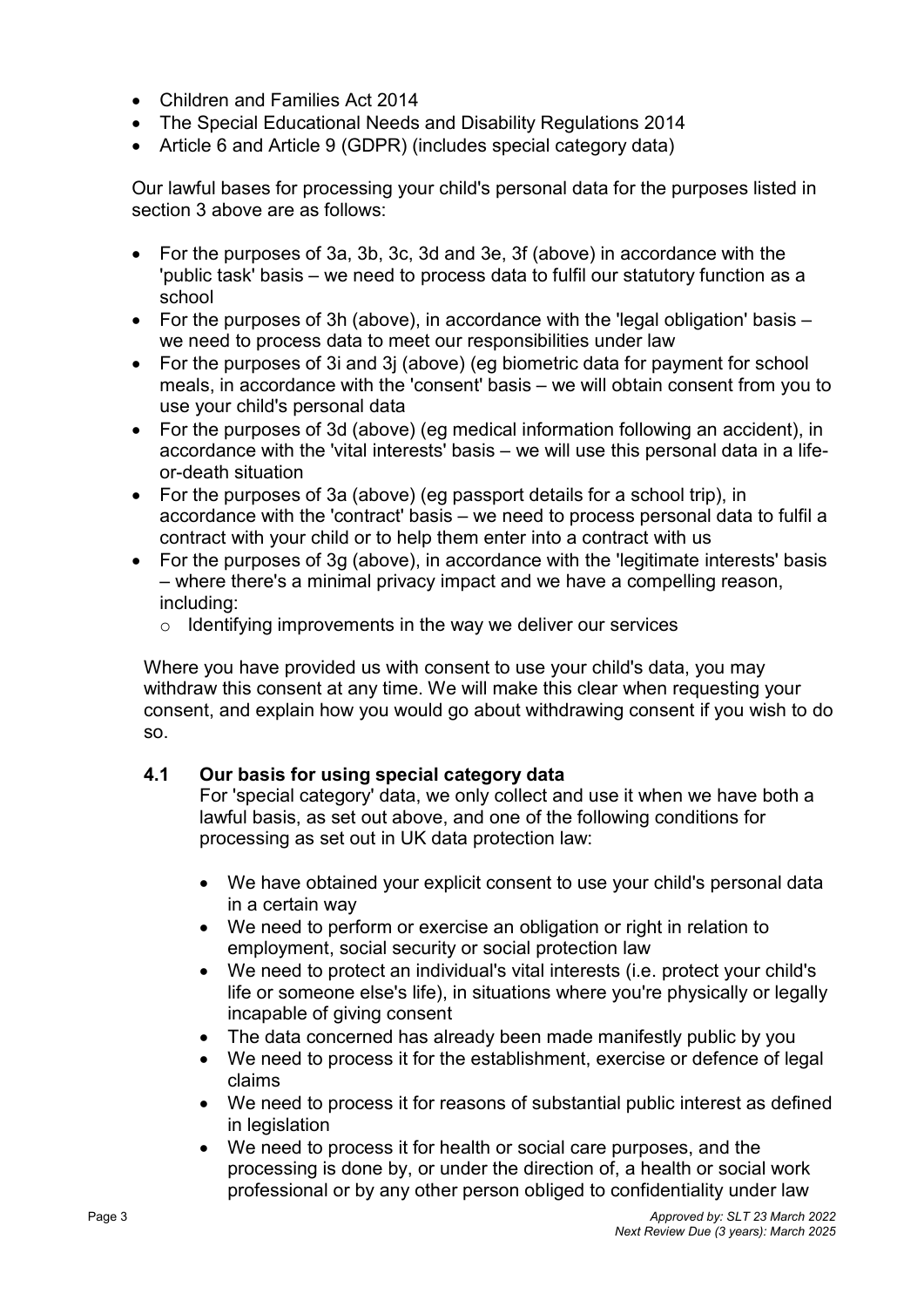- We need to process it for public health reasons, and the processing is done by, or under the direction of, a health professional or by any other person obliged to confidentiality under law
- We need to process it for archiving purposes, scientific or historical research purposes, or for statistical purposes, and the processing is in the public interest

For criminal offence data, we will only collect and use it when we have both a lawful basis, as set out above, and a condition for processing as set out in UK data protection law. Conditions include:

- We have obtained your consent to use it in a specific way
- We need to protect an individual's vital interests (i.e. protect your child's life or someone else's life), in situations where you're physically or legally incapable of giving consent
- The data concerned has already been made manifestly public by you
- We need to process it for, or in connection with, legal proceedings, to obtain legal advice, or for the establishment, exercise or defence of legal rights
- We need to process it for reasons of substantial public interest as defined in legislation

## 5. Collecting this data

While the majority of information we collect about your child is mandatory, there is some information that can be provided voluntarily.

Whenever we seek to collect information from you, we make it clear whether you must provide this information (and if so, what the possible consequences are of not complying), or whether you have a choice.

Most of the data we hold about your child will come from you, but we may also hold data about your child from:

- Local authorities
- Government departments or agencies
- Police forces, courts, tribunals
- Other educational settings

#### 6. How we store this data

We keep personal information about your child while they are attending our school. We may also keep it beyond their attendance at our school if this is necessary. Our Retention Policy sets out how long we keep information about students and is available on request.

We have put in place appropriate security measures to prevent your child's personal information from being accidentally lost, used or accessed in an unauthorised way, altered or disclosed.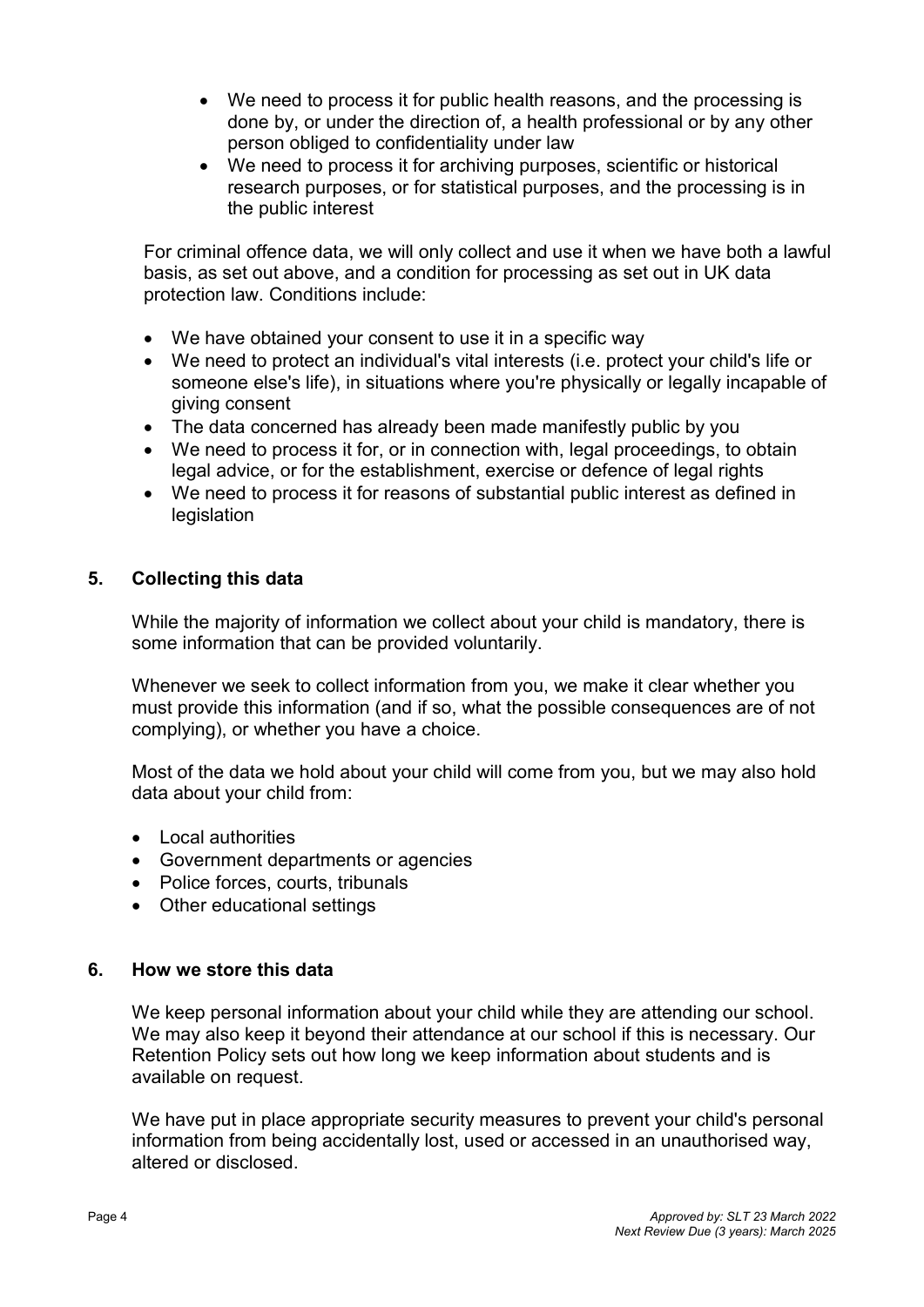We will dispose of your child's personal data securely when we no longer need it.

# 7. Who we share data with

We do not share information about your child with any third party without consent unless the law and our policies allow us to do so.

Where it is legally required, or necessary (and it complies with UK data protection law) we may share personal information about your child with:

- Establishments that the students attend after leaving us to enable their education to continue without interruption
- Our local authority, Derbyshire County Council to meet our legal obligations to share certain information with it, such as safeguarding concerns and information about exclusions
- Government departments or agencies
- Our regulator, Ofsted
- Examining bodies
- $\bullet$  Suppliers and service providers to enable them to provide the service we have contracted them for, for example:
	- o Catering systems
	- $\circ$  Online learning facilities
	- o Careers information providers
- Financial organisations
- Our auditors
- Health authorities
- Security organisations
- Health and social welfare organisations
- Professional advisers or consultants
- Charities and voluntary organisations
- Police forces, courts, tribunals

#### National Pupil Database

We are required to provide information about students to the Department for Education as part of statutory data collections such as the school census.

Some of this information is then stored in the National Pupil Database (NPD), which is owned and managed by the Department and provides evidence on school performance to inform research.

The database is held electronically so it can easily be turned into statistics. The information is securely collected from a range of sources including schools, local authorities and exam boards.

The Department for Education may share information from the NPD with third parties, such as other organisations which promote children's education or wellbeing in England. These third parties must agree to strict terms and conditions about how they will use the data.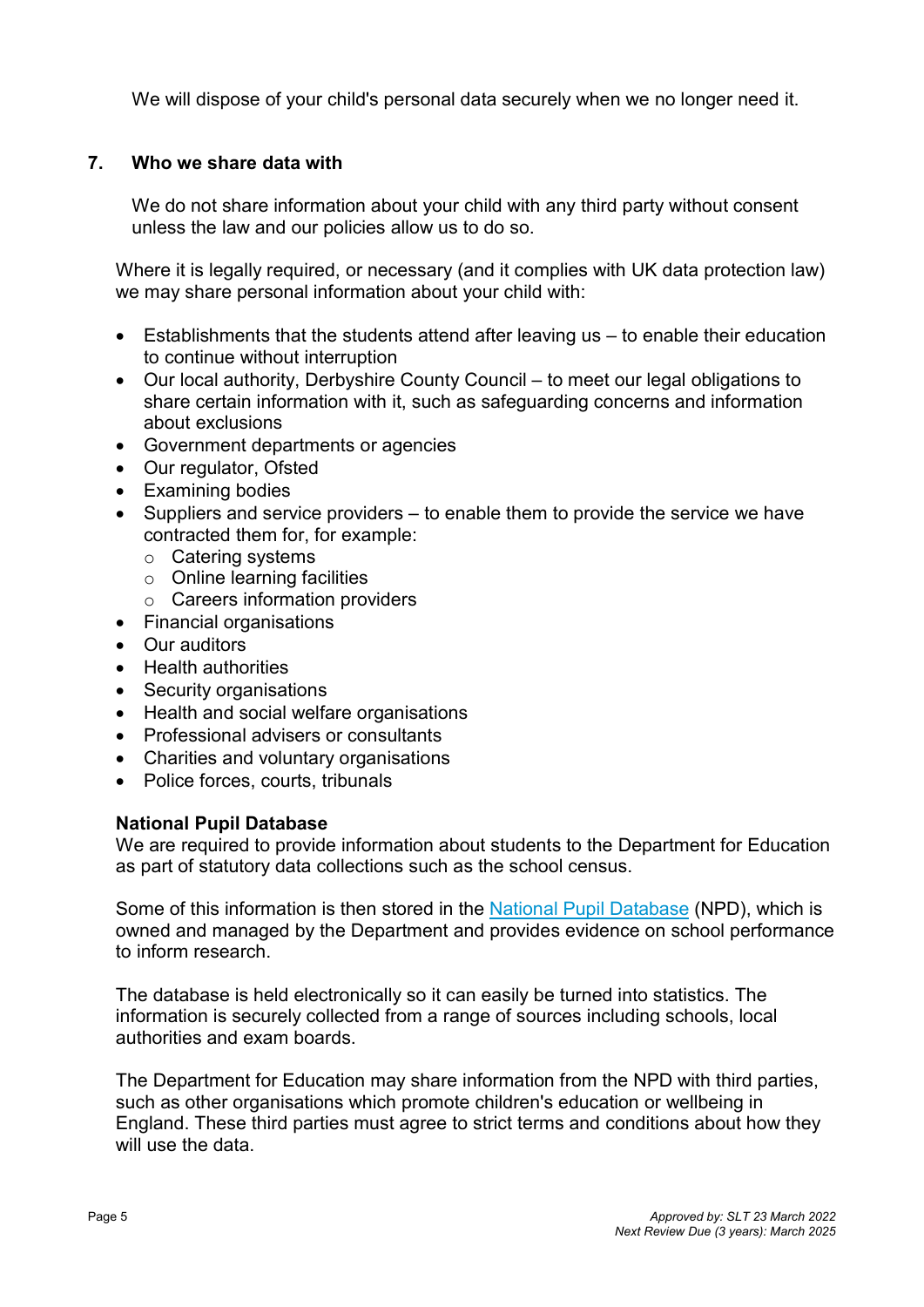For more information, see the Department's webpage on how it collects and shares research data.

You can also contact the Department for Education with any further questions about the NPD.

#### 7.1 Transferring data internationally

We do not currently share personal information about your child with international third parties outside of the UK, where different data protection legislation applies.

If this changes in the future, we will do so in accordance with data protection law.

## 8. Your rights

8.1 How to access personal information that we hold about your child You have a right to make a 'subject access request' to gain access to personal information that we hold about your child.

> If you make a subject access request, and if we do hold information about your child, we will (subject to any exemptions that apply):

- Give you a description of it
- Tell you why we are holding and processing it, and how long we will keep it for
- Explain where we got it from, if not from you
- Tell you who it has been, or will be, shared with
- Let you know whether any automated decision-making is being applied to the data, and any consequences of this
- Give you a copy of the information in an intelligible form

You may also have the right for your child's personal information to be transmitted electronically to another organisation in certain circumstances.

If you would like to make a request, please contact us (see 'Contact us' below).

Once your child is able to understand their rights over their own data (generally considered to be age 12, but this has to be considered on a caseby-case basis), we will need to obtain consent from your child for you to make a subject access request on their behalf.

# 8.2 Your right to access your child's educational record

Parents, or those with parental responsibility, also have the right to access their child's educational record (which includes most information about a student). This right applies as long as the student is aged under 18.

Page 6 **Approved by: SLT 23 March 2022** Next Review Due (3 years): March 2025 There are certain circumstances in which this right can be denied, such as if releasing the information might cause serious harm to the physical or mental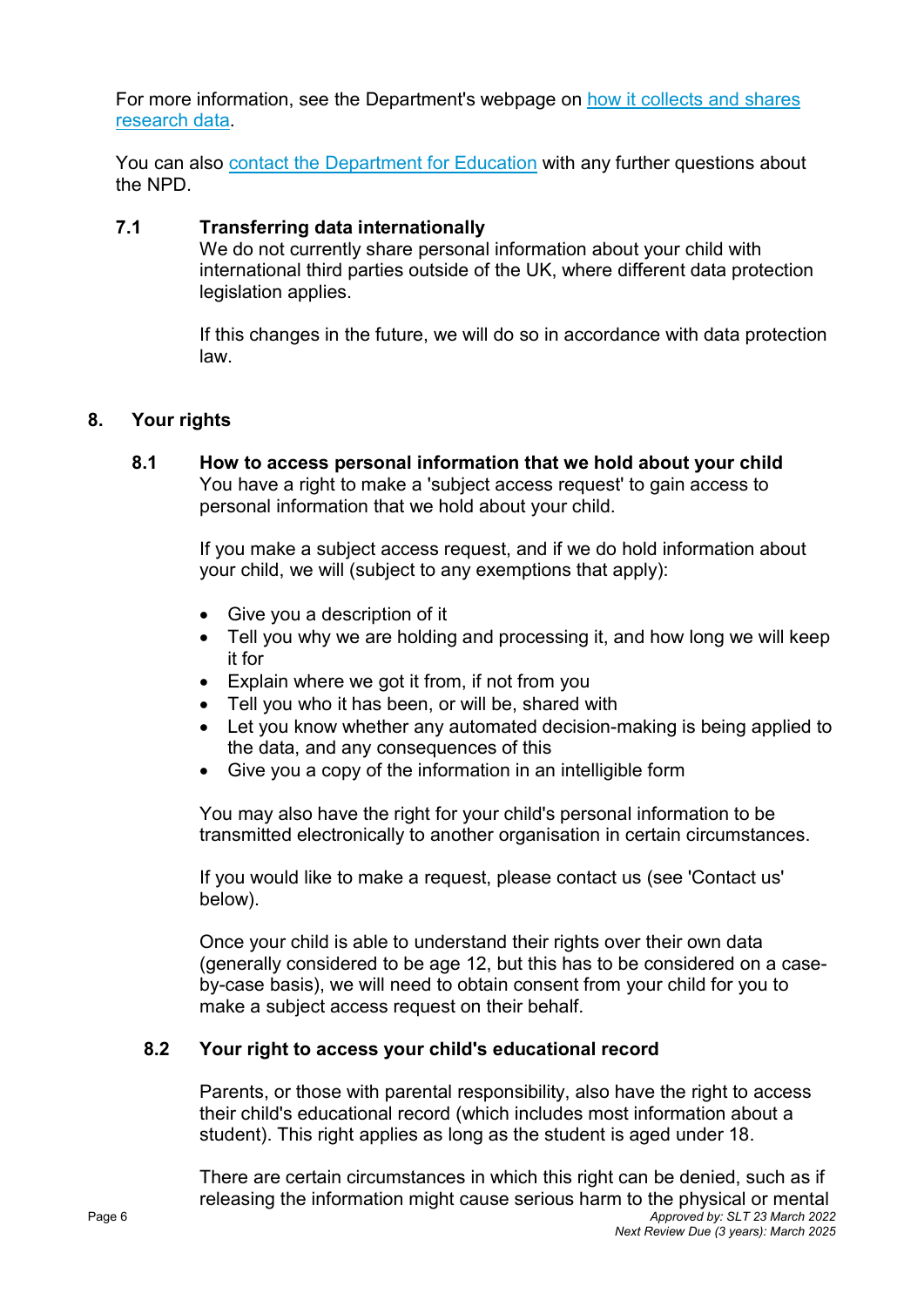health of the student or another individual, or if it would mean releasing exam marks before they are officially announced.

To make a request, please contact the Data Protection Officer.

# 8.3 Your other rights regarding your child's data

Under UK data protection law, you have certain rights regarding how your child's personal data is used and kept safe. For example, you have the right to:

- Object to our use of your child's personal data
- Prevent your child's data being used to send direct marketing
- Object to and challenge the use of your child's personal data for decisions being taken by automated means (by a computer or machine, rather than by a person)
- In certain circumstances, have inaccurate personal data corrected
- In certain circumstances, have the personal data we hold about your child deleted or destroyed, or restrict its processing
- o Withdraw your consent, where you previously provided it for the collection, processing and transfer of your child's personal data for a specific purpose
- In certain circumstances, be notified of a data breach
- Make a complaint to the Information Commissioner's Office
- Claim compensation for damages caused by a breach of the data protection regulations

To exercise any of these rights, please contact us (see 'Contact us' below).

Once your child is able to understand their rights over their own data (generally considered to be age 12, but this has to be considered on a caseby-case basis), we will need to obtain consent from your child for you to make these requests on their behalf.

# 9. Complaints

We take any complaints about our collection and use of personal information very seriously.

If you think that our collection or use of personal information is unfair, misleading or inappropriate, or have any other concern about our data processing, please raise this with us in the first instance.

Alternatively, you can make a complaint to the Information Commissioner's Office:

- Report a concern online at https://ico.org.uk/make-a-complaint/
- Call 0303 123 1113
- Or write to: Information Commissioner's Office, Wycliffe House, Water Lane, Wilmslow, Cheshire, SK9 5AF